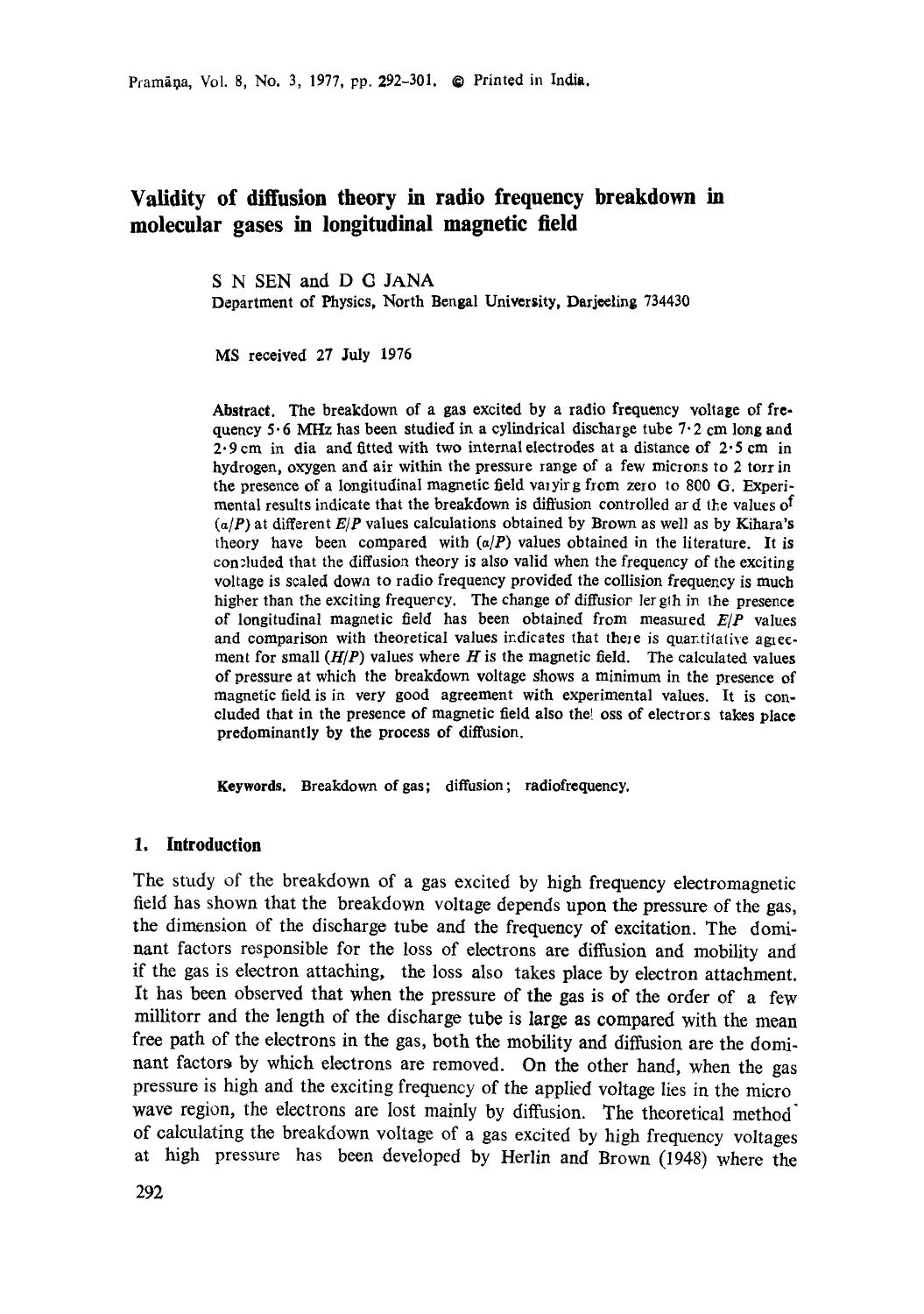dominant factor for electron removal process has been assumed to be diffusion. Starting from a molecular model, Kihara (1952) developed a theoretical method to calculate the breakdown voltage of a gas under high frequency excitation taking into consideration the loss due to mobility and diffusion. In a series of papers from this laboratory (Sen and Ghosh 1963; Sen and Bhattacharjee 1965, 1966, 1967) the experimental results have indicated that when the pressure is of the order of a few millitorr and the frequency of excitation of the order of a few MHz, the major electron removal processes are diffusion and mobility.

To test the limitations of the diffusion theory, it is proposed here to undertake some experiments on the breakdown voltages of gases where the frequency of the exciting voltage is of the order of a few MHz and the pressure of the gas is of the order of a few torr. To study the effect of attachment, breakdown measurements have been made in some electron attaching gases such as air and oxygen. The object of the present investigation is to find out whether the loss mechanism remains the same when the frequency of the exciting voltage is scaled down from microwave to radio frequencies keeping the pressure in the range of a few torr.

The breakdown of a gas excited by a radio frequency field in presence of a magnetic field has been studied previously by Lax *et al* (1950) who performed experiments on the breakdown voltage of helium containing a small admixture of mercury vapour and obtained breakdown curves for different values of the pressure. Ferritti and Veronesi (1955) performed experiments for frequencies ranging from 10 to 30 MHz in air, the magnetic field varying from 0-600 G and observed a lowering of breakdown voltage in the presence of magnetic field. Sen and Bhattacherjee (1969) performed experiments in the case of air, hydrogen, oxygen and carbon dioxide in the presence of a magnetic field from 300-1800 G.

Brown (1956) has explained the change of breakdown voltage observed in presence of magnetic field by assuming that the diffusion length in the presence of a magnetic field is altered according to the equation

$$
A_H{}^2 = A^2 \left[ 1 + \frac{\omega_B{}^2}{v_C{}^2} \right]
$$

where  $\Lambda$  and  $\Lambda_H$  are respectively the diffusion lengths in the absence and in the presence of magnetic field.  $\omega_B$  is the electron cyclotron frequency and  $v_C$  is the collision frequency. To make a further test of diffusion theory in the presence of a magnetic field, it is also proposed to verify the above equation of Brown from the experimental results obtained in the present set of experiments. The results are expected to prove the validity of the diffusion theory in the presence and absence of the applied magnetic field.

# **2. Experimental arrangement**

The method of measurement of breakdown voltage was the same as was used earlier (Sen and Ghosh 1963). The discharge tube of  $7.2$  cm long, cylindrical, and fitted with two internal electrodes with a separation distance of  $2.5 \text{ cm}$  and discharge tube was 2.9 cm in dia. The radio frequency voltage was supplied from a tuned grid tuned plate oscillator, the frequency of the oscillator being variable from 3.5-11 MHz and the output of the oscillator could be continuously varied from 0-550 volts. The r.m.s. output voltage was measured with a vacuum tube voltmeter,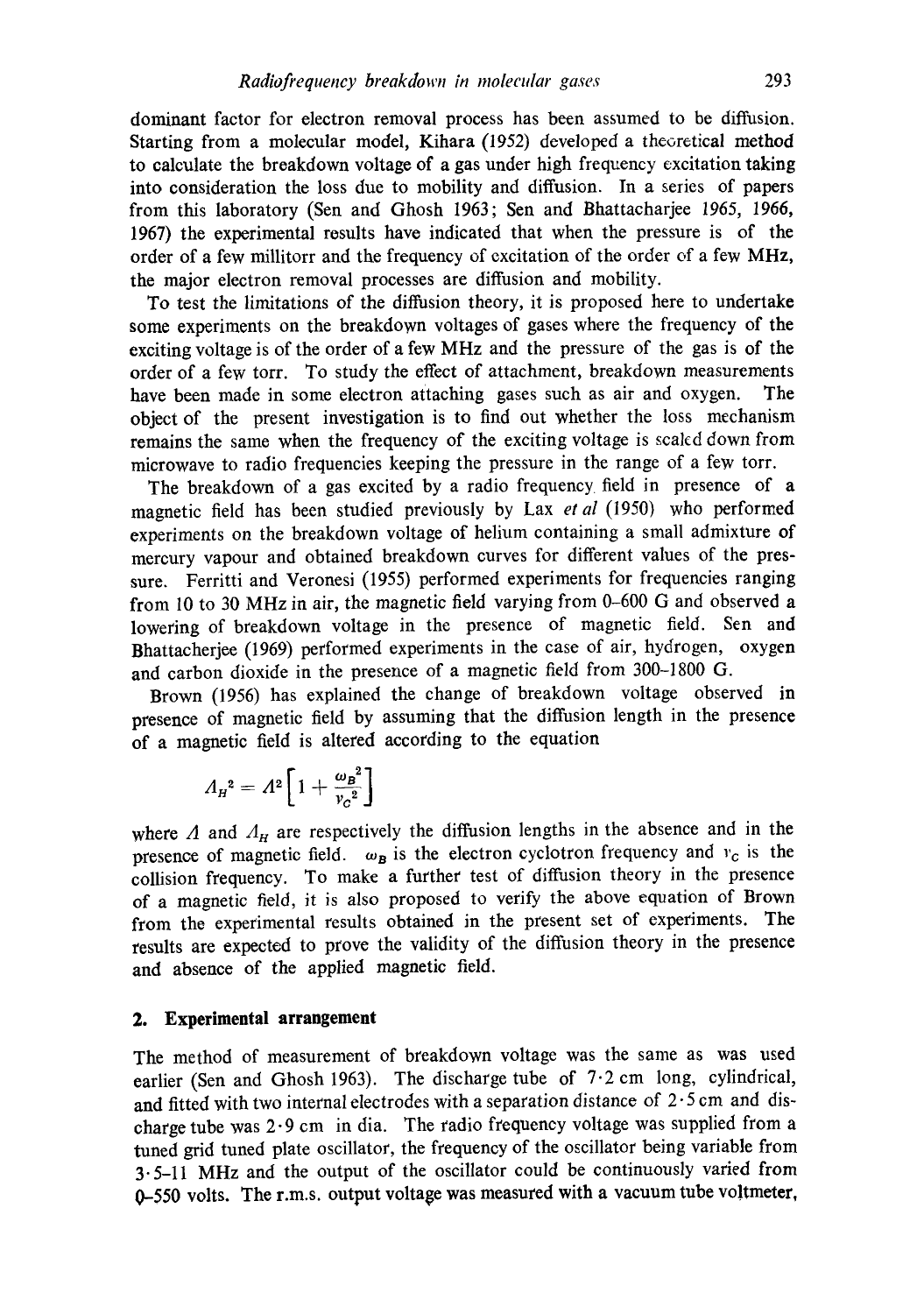The pressure of the gas was measured with a calibrated Mcleod gauge. The magnetic field was provided by an electromagnet, the lines of force were parallel to the length of the discharge tube which was placed entirely within the polepieces of the electromagnet. The magnetic field was measured with a calibrated fluxmeter. Keeping the magnetic field at a constant value, the pressure was varied and the breakdown voltage measured for various values of gas pressure. The experiments were repeated and the results were found to be reproducible within  $\pm 1\%$ .

Pure and dry air was passed through phosphorus pentoxide to remove traces of **water** vapour. Hydrogen was prepared by electrolysing warm concentrated solution of barium hydroxide in a hard glass U-tube fitted with nickel electrodes in which hydrogen gas was liberated at the cathode. The gas was dried by passing it over broken pieces of potassium hydroxide and then over purified phosphorus pentoxide. Pure oxygen was evolved at the anode in the electrolysis of barium hydroxide solution and was passed through pure concentrated sulphurie acid before collection in the discharge tube.

## **3. Results and discussion**

The breakdown voltages for hydrogen, oxygen and air have been plotted for different values of pressure  $(0.1 \text{ to } 2.4 \text{ torr})$  with and without magnetic field (110 g to 795 g) in figures l, 2 and 3 respectively. It is observed that the breakdown voltage is always smaller in the presence of the magnetic field than in its absence for all values of pressure and the pressure at which the breakdown voltage becomes



**Figure 1. Variation of breakdown voltage with pressure: hydrogen.**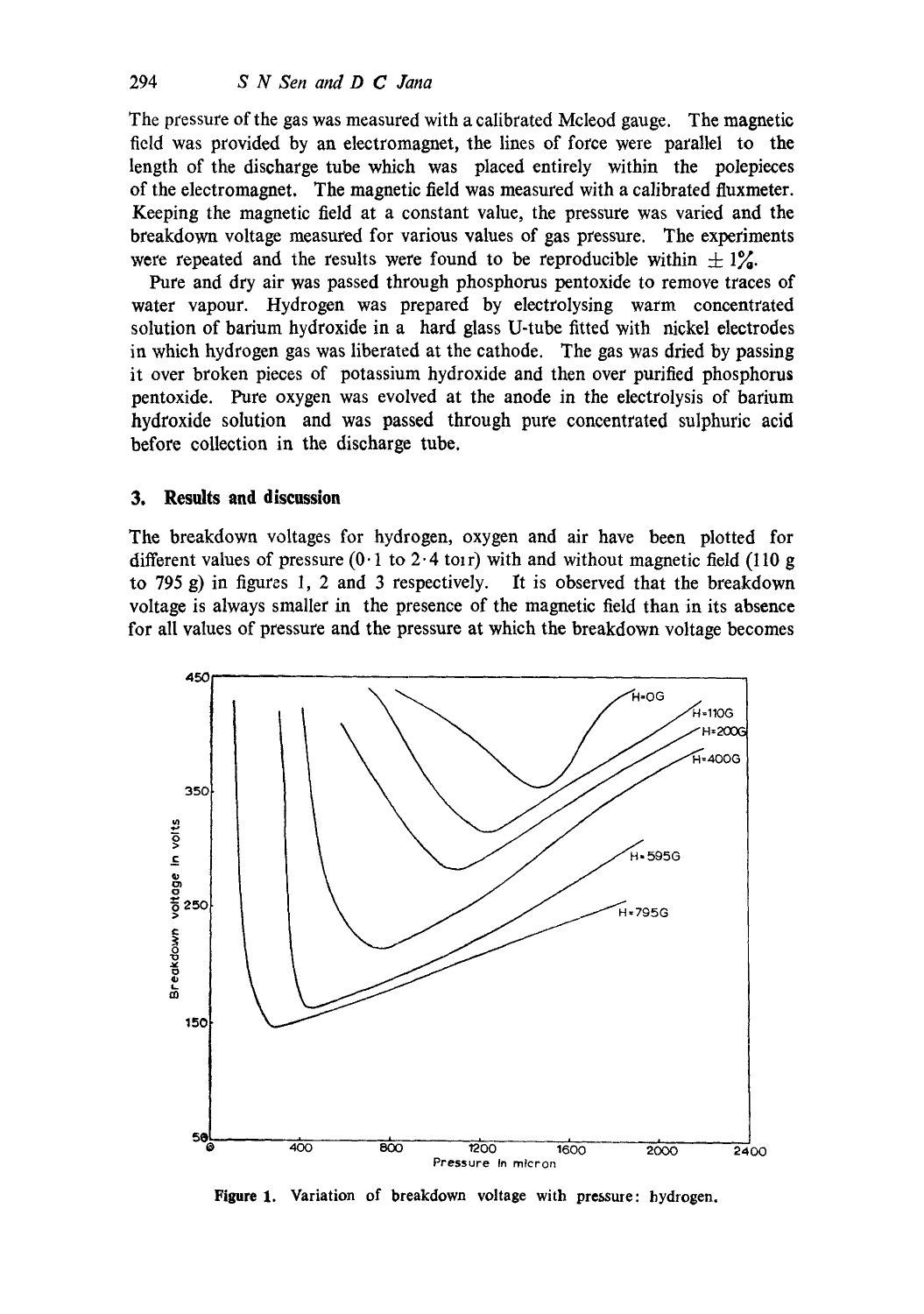

**Figure 2. Variation of breakdown voltage with pressure: oxygen** 



Figure 3. Variation of breakdown voltage with pressure: Air.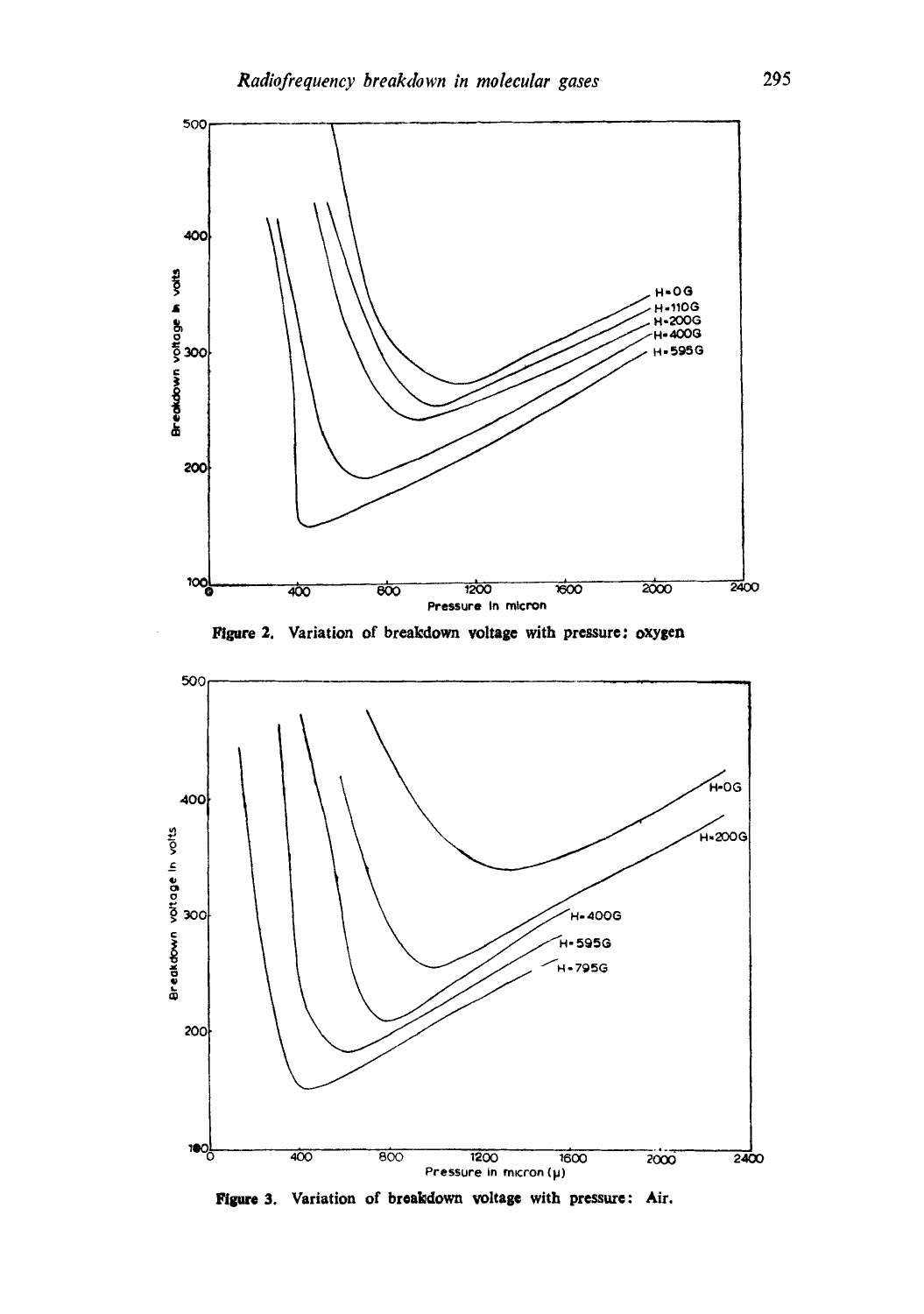minimum always shifts to lower pressure with the increase of the magnetic field. To provide a meaningful interpretation, it is proposed to examine the results in the light of the prevalent theories (Brown 1959; Kihara 1952). In order to determine which process is predominant in electron removal under the present experimental set up the following points have been considered:

(i) According to Brown for the diffusion theory to be valid the dimensions of the discharge tube must be small compared to wavelength of the exciting power. As the wavelength is of the order of  $51.2 \text{ cm}$  and the length of the discharge tube is  $7.2$  cm and  $2.6$  cm dia. this condition is satisfied.

(ii) The maximum mean free path of the gases used here is  $0.6$  cm at a pressure of  $0 \cdot 1$  torr (Townsend 1947) which is much smaller than either the length or radius of the tube.

(iii) The amplitude of electron oscillation when calculated from the equation

$$
x=\frac{eE_0}{m\omega\left[\omega^2+\nu^2\right]^{1/2}}
$$

where  $E_0$ , the field intensity, is 0.02 cm at a pressure of 1 torr and will be smaller at higher pressures.

(iv) The collision frequency is  $v_r/\lambda_e$  where  $v_r$  is the random velocity and  $\lambda_e$  is the mean free path and is of the order of  $10<sup>9</sup>$  collisions/sec and is much greater than the exciting frequency even at a pressure of 1 torr.

Under the above conditions, it is apparent that the electrons make many oscillations of small amplitude, because the motion is restricted by collisions and the cloud of electrons appear stationary (there being no drift motion), spreading outwards only by diffusion. Hence loss due to drift can be neglected. New charged particles are formed due to ionizing collisions and loss due to diffusion predominates. In case of electron attaching gases, the loss due to attachments should also be taken into consideration.

As stated above, under the present experimental set up and range of pressure investigated the electron suffers many collisions per oscillation of the field. Brown pointed out that as pressure increases, mean free path decreases and the energy gain per mean free path is proportional to mean free path at constant E. In order to cause breakdown, the field must increase in inverse proportion with the mean free path or in direct proportion with pressure. Thus at high pressure where the electrons make many collisions per oscillation their behaviour is much the same as in the case of d.c. field. The value of  $(a/P)$  where a is the ionization coefficient can then be calculated from the experimental values of *E/P* from the Townsend's relation

$$
\alpha/P = A_0 \exp \left[ -B_0/(E/P) \right] \tag{1}
$$

where  $A_0$  and  $B_0$  are the values of constants for a particular gas.

Kihara (1952) has treated the phenomenon of electrical discharge by adopting a proper molecular model for collision processes. Assuming a model for the cross section of the molecule for elastic, exciting and ionization collisions with a Maxwellian distribution of electron velocities which is nearly valid for the case cf molecular gases studied here, he has deduced that

$$
\frac{a}{P} = \left(\frac{N}{P}\right) \frac{\sigma}{C_1} \left(\frac{3\lambda}{\rho}\right)^{1/2} \exp\left[\frac{-mC_1^2\left(\frac{N}{P}\right)(3\lambda \rho)^{1/2}}{2e \cdot (E/P)}\right]
$$
(2)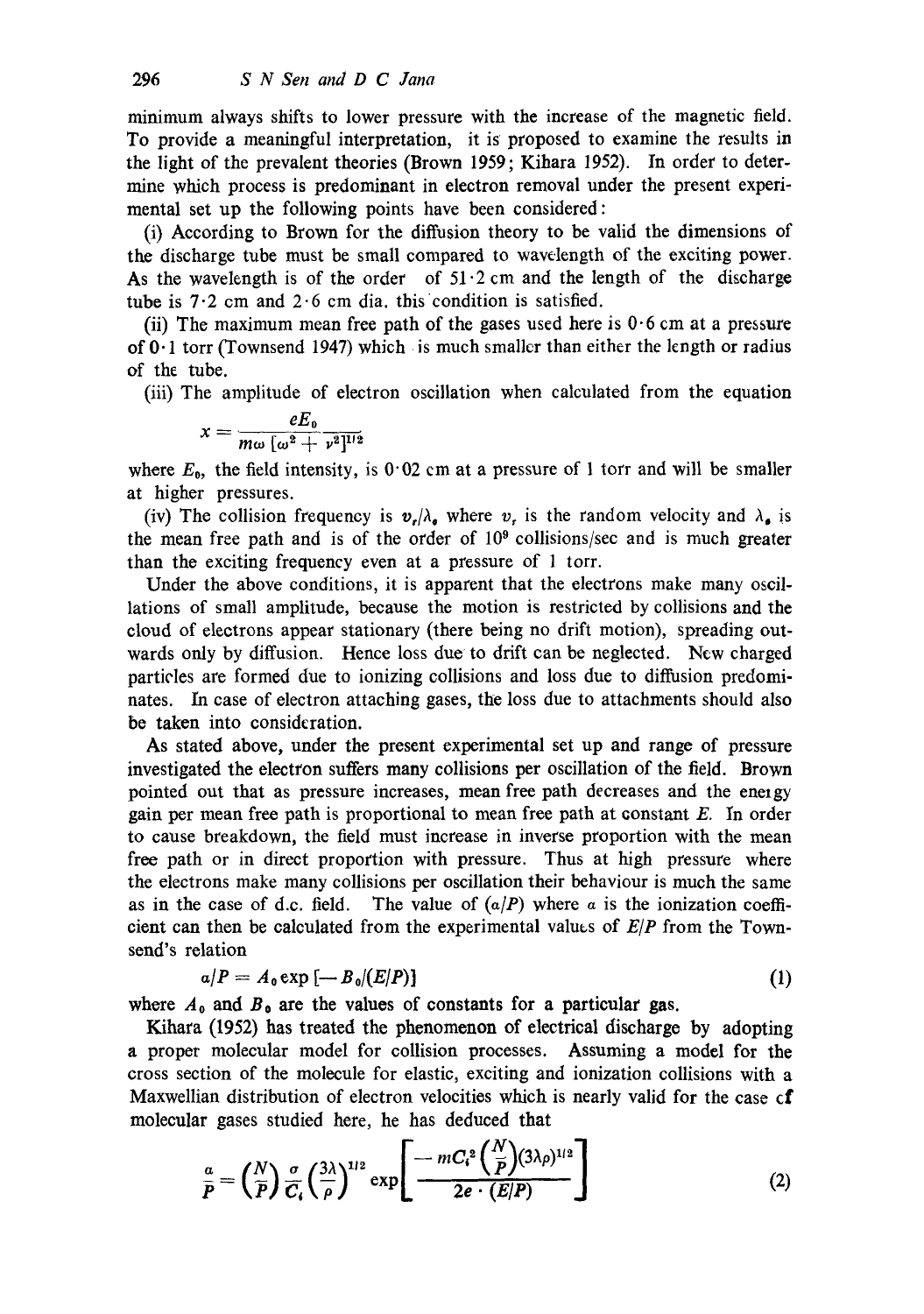where  $\sigma$  is a molecular constant equivalent to collision cross section,  $\lambda$  is another constant having the dimension of  $cm^3 S^{-1}$ , N is the number density of the gas atom, K is the Boltzman constant,  $\rho$  is another molecular constant having the dimension of cms. The values of these molecular constants have been provided by Kihara (1952).

The values of  $(a/P)$  have been calculated from eq. (1) using the experimental values of *(E/P)* obtained in the present investigation for hydrogen. The values of  $(a/P)$  have also been calculated from eq. (2) for corresponding values of  $(E/P)$ using the numerical values of the constants given by Kihara. The results for hydrogen have been plotted in figure 4 and for purposes of comparison, the published experimental values of  $(a/P)$  from literature are also plotted in the figure. In the case of electron attaching gases such as air and oxygen, the loss due to attachment is also taken into consideration and the ionization coefficient  $(a/P)$ have been calculated from the expression

$$
\frac{a}{P} = \frac{a_o}{P} + A_o \exp\left(-\frac{B_o}{E/P}\right). \tag{3}
$$

Similarly from Kihara's theory it can be shown that when attachment is taken into consideration

$$
v - v_{a} = N \cdot \frac{3\sigma}{C_{i}} \frac{KT_{s}}{m} \exp \left[-\frac{mC_{i}^{2}}{2KT_{e}}\right]
$$

and hence

$$
\frac{a}{P} = \frac{a_a}{P} + \frac{N}{P} \cdot \left(\frac{\sigma}{C_i}\right) \left(\frac{3\lambda}{\rho}\right)^{1/2} \exp\left[\frac{-mC_i^2 \left(\frac{N}{P}\right) (3\lambda \rho)^{1/2}}{2e \cdot E/P}\right].
$$
\n(4)



**Figure 4.** Variation of  $(a/P)$  with  $E/P$  for hydrogen A: Kihara; B: Brown; **C: Literature values.**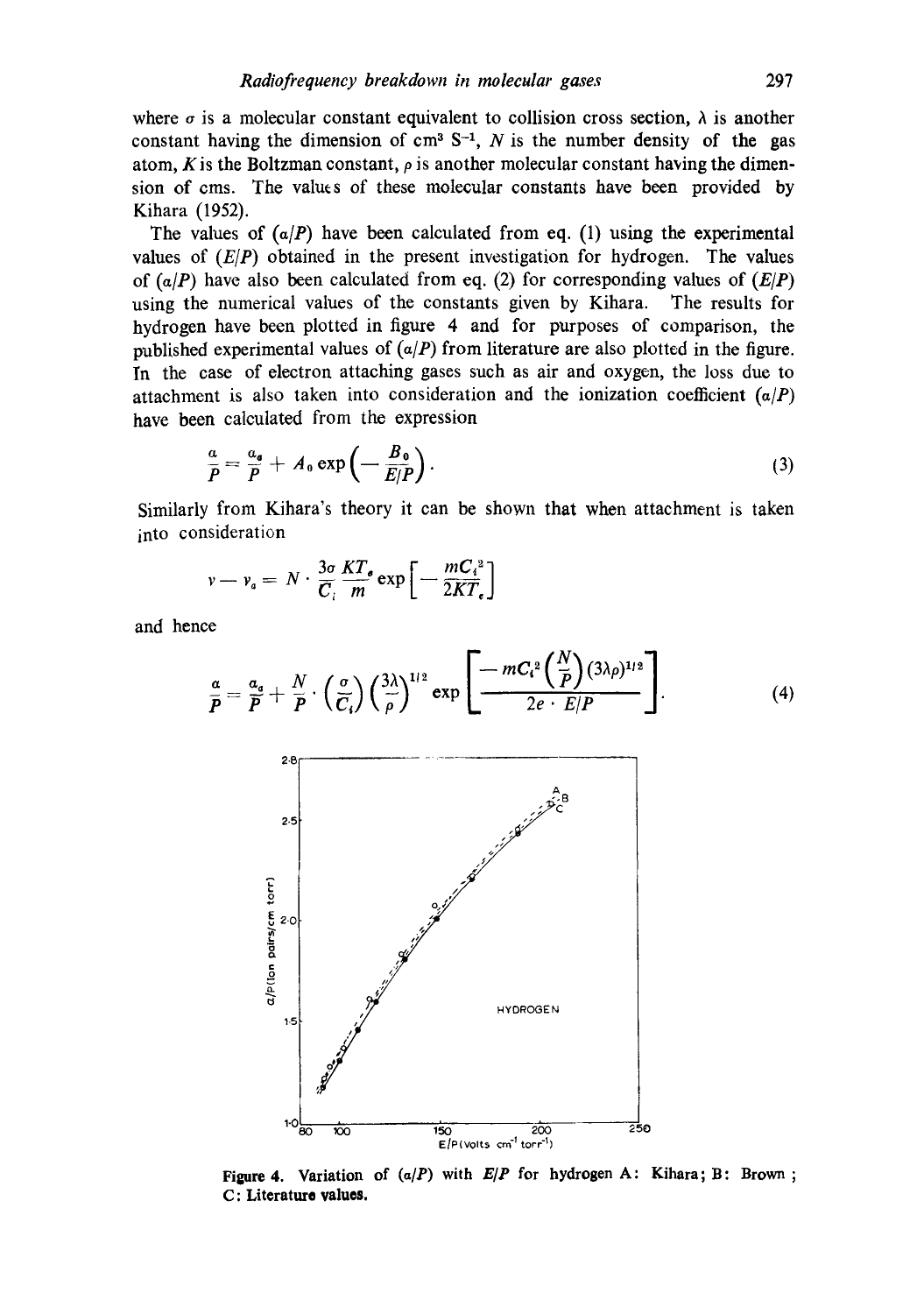The values of  $(a_a/P)$  for air and oxygen for different  $(E/P)$  values have been obtained **from (Brown 1959) and** *(a/P)* **values have been calculated from eq. (3) using experimental values of** *(E/P)* **obtained and also from eq. (4) and then plotted in figures 5 and 6 for oxygen and air respectively together with values obtained from literature.** 



**Figure 6. Variation of (a/P) with** *(E/P)* **for air; A: Kihara; B: Brown ; C: Literature values.**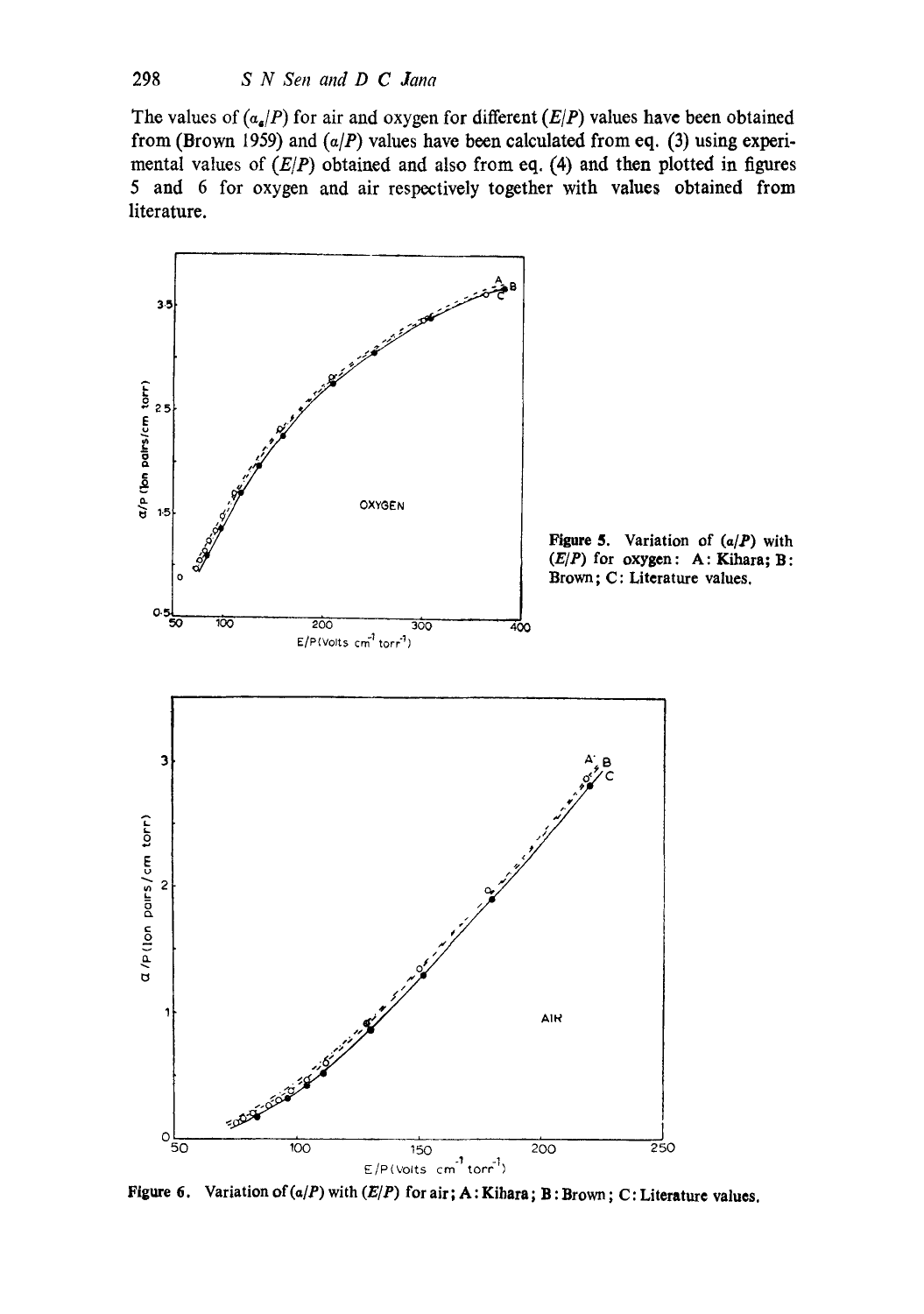It is thus evident that in the case of all the gases studied here the values of  $(a/P)$ calculated from breakdown voltage are in fairly good agreement with the values of  $(a/P)$  obtained from literature for  $(E/P)$  values studied here. Further the results calculated from Brown's expression are in better agreement than those calculated from Kihara's theory. This may be due to uncertainties in the values of molecular constants introduced by Kihara. We can further conclude that under the present experimental conditions and where the electrons make a large number of collision per oscillation, diffusion is the dominating factor for the loss of electrons and the breakdown process is identical with the d.c. breakdown mechanism.

### **4. Effect of magnetic field**

In the above discussion we have concluded that under the present experimental set up and for the values of pressure and tho frequency of the applied radio frequency field used, diffusion is the main electron removal process. However, the effect of an external magnetic field is to modify the breakdown mechanism to the same extent as the process of diffusion. As the diffusion perpendicular to the magnetic field is reduced, the breakdown field will show a reduction in value. The mean square displacement travelled by an electron is proportional to diffusion constant and Brown has shown that the effective diffusion length  $A_H$  appropriate to infinite parallel plate is given by

$$
A_{\mathbf{H}} = A \left[ 1 + \frac{\omega_{\mathbf{B}}^2}{v_c^2} \right]^{1/2} \tag{5}
$$

where  $\omega_B$  is the cyclotron frequency  $= (eH)/m$  and  $v_C$  is the collision frequency at the pressure considered. In a recent communication (Sen and Jana 1976) we have measured the collision frequency of the electrons in hydrogen, oxygen and air by the radio frequency conductivity method and the value at a pressure of 1 torr for hydrogen is  $1.74 \times 10^9$ , for oxygen  $3.58 \times 10^9$  and for air  $3.222 \times 10^9$ . In order to verify whether Brown's expression for the modified diffusion length is valid the values of  $A_H/A$  have been calculated for each gas separately for different values of  $H/P$  from 50-500 G torr<sup>-1</sup>. To see whether these are consistent with the experimental values,  $A_H/A$  has also been calculated from values of E and *En* obtained experimentally. It has been shown that the discharge is diffusion controlled and the breakdown criteria is given by

 $\nu/D = 1/A^2$  or  $(a\mu E)/D = 1/A^2$  where  $\mu$  is the mobility as  $\mu/D = e/(KT_e)$ , where  $T_e$  is the electron temperature

$$
\left(\frac{a}{P}\right)\frac{eEP}{KT_{\bullet}}=\frac{1}{A^2}.
$$

From Townsend's equation  $a/P = A_0 \exp(-B_0/(E/P))$  and

$$
\frac{KT_{\bullet}}{e} = \frac{L}{\sqrt{R}} \cdot \frac{E}{\overline{P}} = r \cdot \left(\frac{E}{\overline{P}}\right)
$$
 Von Engel (1955)

where  $r = L/\sqrt{R}$  and L is the mean free path of the electron in the gas at a pressure of 1 torr and  $R = 2m/M$  where m is the mass of the electron and M is the mass of the ion.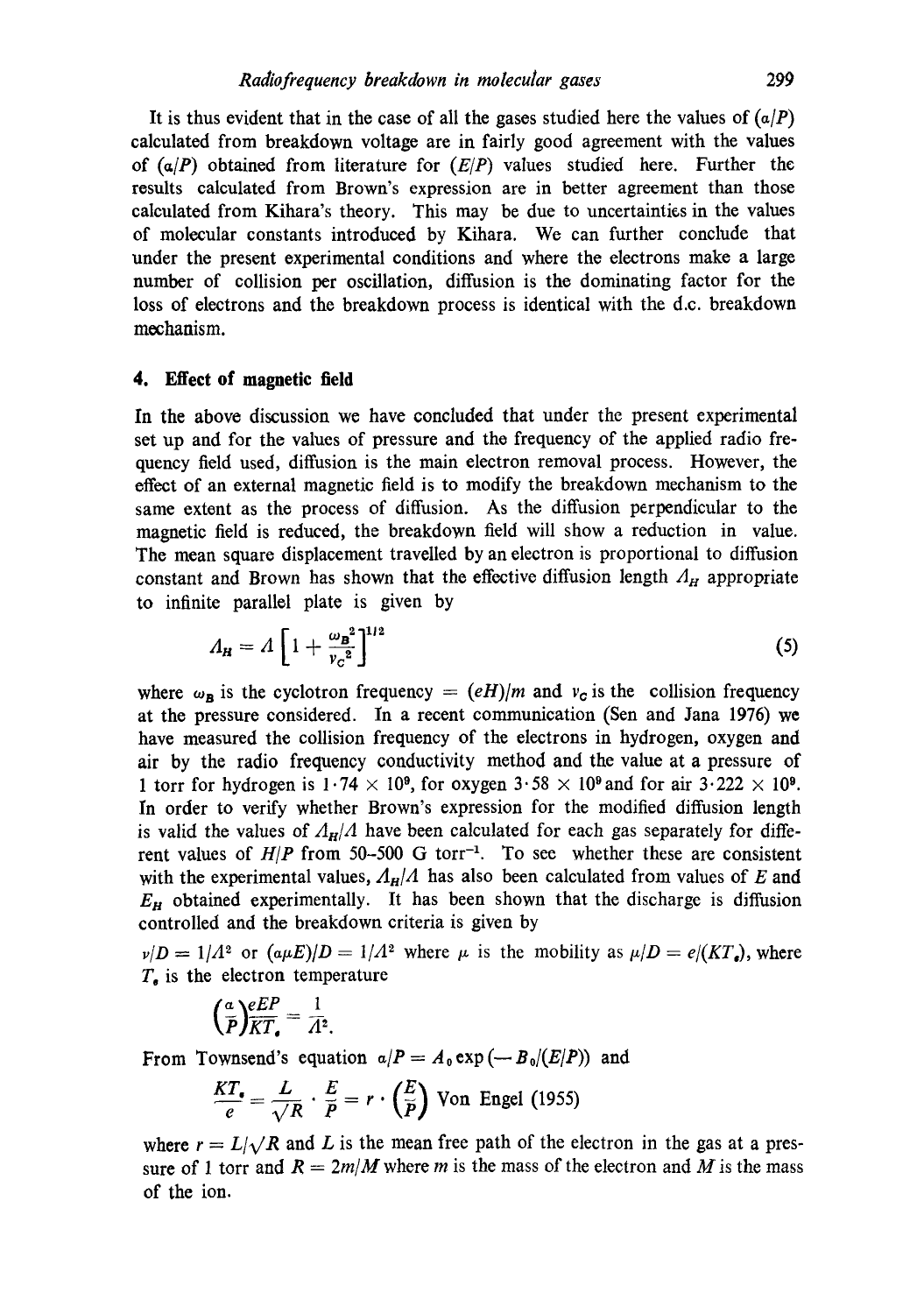Hence

$$
A_0 \exp\left(-\frac{B_0 P}{E}\right) \cdot \frac{P^2}{r} = \frac{1}{A^2}
$$

or

$$
E/P = \frac{B_0}{\log\left[A_0 P^2 A^2/r\right]}.
$$
 (6)

When magnetic field is present if  $E_H$  is the breakdown field for the same value of  $P$ 

$$
E_H/P = \frac{B_0}{\log\left[A_0 P^2 A_H^2/r\right]}
$$
 (7)

**Hence** 

$$
\frac{A_H}{A} = \left[ \exp \frac{B_0 P (E - E_H)}{E E_H} \right]^{1/2} . \tag{8}
$$

From the experimental values of E and  $E_B$  values of  $A_H/A$  for all the three gases have been obtained from eq. (8) and entered in table 1 for *HIP* varying between 50 and 500 gauss tor $r^{-1}$ .

From a comparison of the theoretical and experimental values, it is evident that the values are more or less consistent with one another and lends additiona support to the assumption that the loss of electrons under the present experimental set up is governed mainly by diffusion.

We further note that maximising eq. (6) with respect to pressure, the pressure at which the breakdown voltage becomes a minimum, is given by

$$
P_{\min} = \frac{2E_{\min}}{B_0} \tag{9}
$$

and in the presence of magnetic field

$$
\frac{2 (E_H)_{\min}}{(P_H)_{\min} \left[ 1 + \frac{\omega_B^2}{C^2 (P_H)_{\min}^2} \right]} = B_0
$$
\n(10)

where  $(P_H)_{\text{min}}$  is the pressure at which the breakdown voltage becomes  $(E_H)_{\text{min}}$ and  $C$  is the collision frequency at a pressure of 1 torr, from eqs (9) and (10);

| (H/P)<br>Gauss<br>$torr^{-1}$ | Hydrogen<br>$\frac{A_H}{A}$<br>(Theory) | $A_H$<br>$\overline{\overline{A}}$<br>(Expt.) | H/P<br>Gausst | Oxygen<br>$\varLambda_{H}$<br>$\vec{A}$<br>(Theory) | $\frac{A_H}{A}$<br>(Expt.) | H/P<br>Gauss     | Air<br>ΛН<br>$\overline{\varLambda}$<br>(Theory) | AН<br>$\overline{\Lambda}$<br>(Expt). |
|-------------------------------|-----------------------------------------|-----------------------------------------------|---------------|-----------------------------------------------------|----------------------------|------------------|--------------------------------------------------|---------------------------------------|
|                               |                                         |                                               | $torr^{-1}$   |                                                     |                            | $\rm{torr}^{-1}$ |                                                  |                                       |
| 78.57                         | 1.008                                   | 1.038                                         | $61 \cdot 1$  | 1.002                                               | 1.031                      | 90.90            | 1.116                                            | 1.260                                 |
| 89.80                         | 1.010                                   | 1.140                                         | 111           | $1 - 006$                                           | 1.053                      | $111 - 1$        | 1.169                                            | 1.167                                 |
| 181.8                         | 1.042                                   | 1.212                                         | 160.6         | 1.008                                               | 1.060                      | 200              | 1.481                                            | 1.382                                 |
| 250.0                         | 1.077                                   | 1.293                                         | 222           | 1.014                                               | 1.108                      | 250              | 1.682                                            | 1.793                                 |
| 350.0                         | 1.186                                   | $1 - 301$                                     | 2b5.7         | 1.024                                               | 1.079                      | 333.3            | 2.077                                            | 1.892                                 |
| 533.3                         | 1.317                                   | 1.342                                         | 333.3         | 1.034                                               | 1.134                      | 371.8            | 2.263                                            | 1.982                                 |

**Table 1.** Theoretical and experimental values of  $A_H/A$  for different  $(H/P)$  values